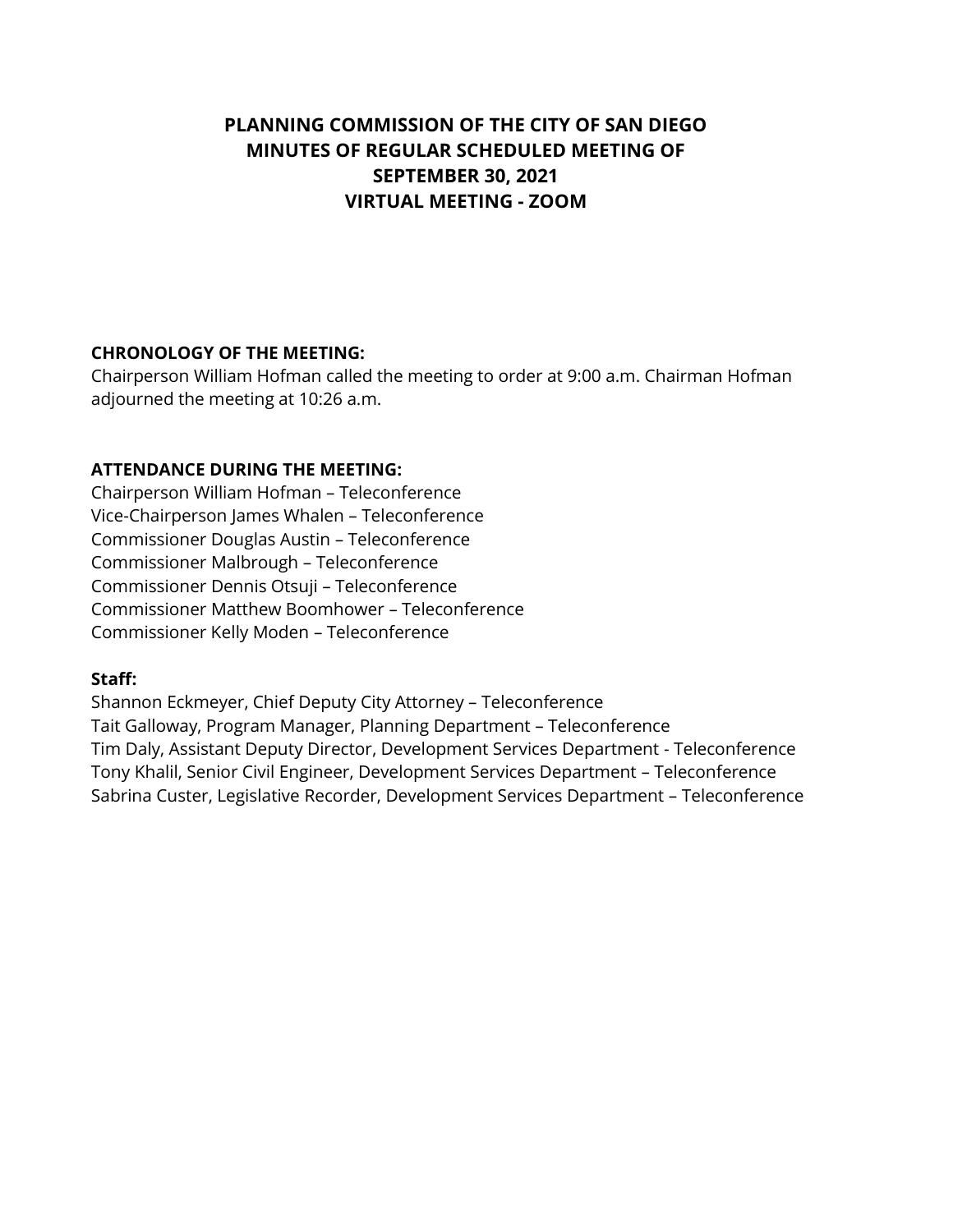### **ANNOUNCEMENTS/PUBLIC COMMENT**

None.

#### **REQUESTS FOR ITEMS TO BE CONTINUED AND/OR WITHDRAWN** None.

### **REQUEST FOR ITEMS TO BE PLACED ON CONSENT AGENDA**

Items #2 and #3 were placed on the consent agenda.

#### **APPROVAL OF THE AGENDA**

Approved

### **DIRECTOR'S REPORT**

No report from Development Services Department.

Tait Galloway, Planning Department, we had two successful workshops for Blueprint San Diego last Thursday and yesterday evening. We will be adding more information regarding Blueprint San Diego on our website.

#### **COMMISSION COMMENT**

Commissioner Moden addressed a letter that was received by the Commissioners regarding the Clairemont Community Plan Workshop held on September 23, 2021.

Vice-Chairman Whalen had a question for staff regarding banning drive-thru in commercial.

### **AGENDA ITEMS**

**ITEM–1** *Appeal of staff decision on July 30, 2021* **\*VILLA K-L NDP/CDP – PROJECT NO. 619886** City Council District: 1 Plan Area: La Jolla Staff: Xavier Del Valle

Speakers in Opposition and in Favor: Ed Witt, Ray Weiss, Abby Weiss, John Brice, Kate Adam, Matt McCormick, Diane Kane, Ellen Brice, Sharon Gehl, Scott Kivel. Public comment was closed.

#### **COMMISSION ACTION:**

MOTION BY COMMISSIONER BOOMHOWER:

• DENY THE APPEAL AND UPHOLD THE DEVELOPMENT SERVICES DEPARTMENT DECISION